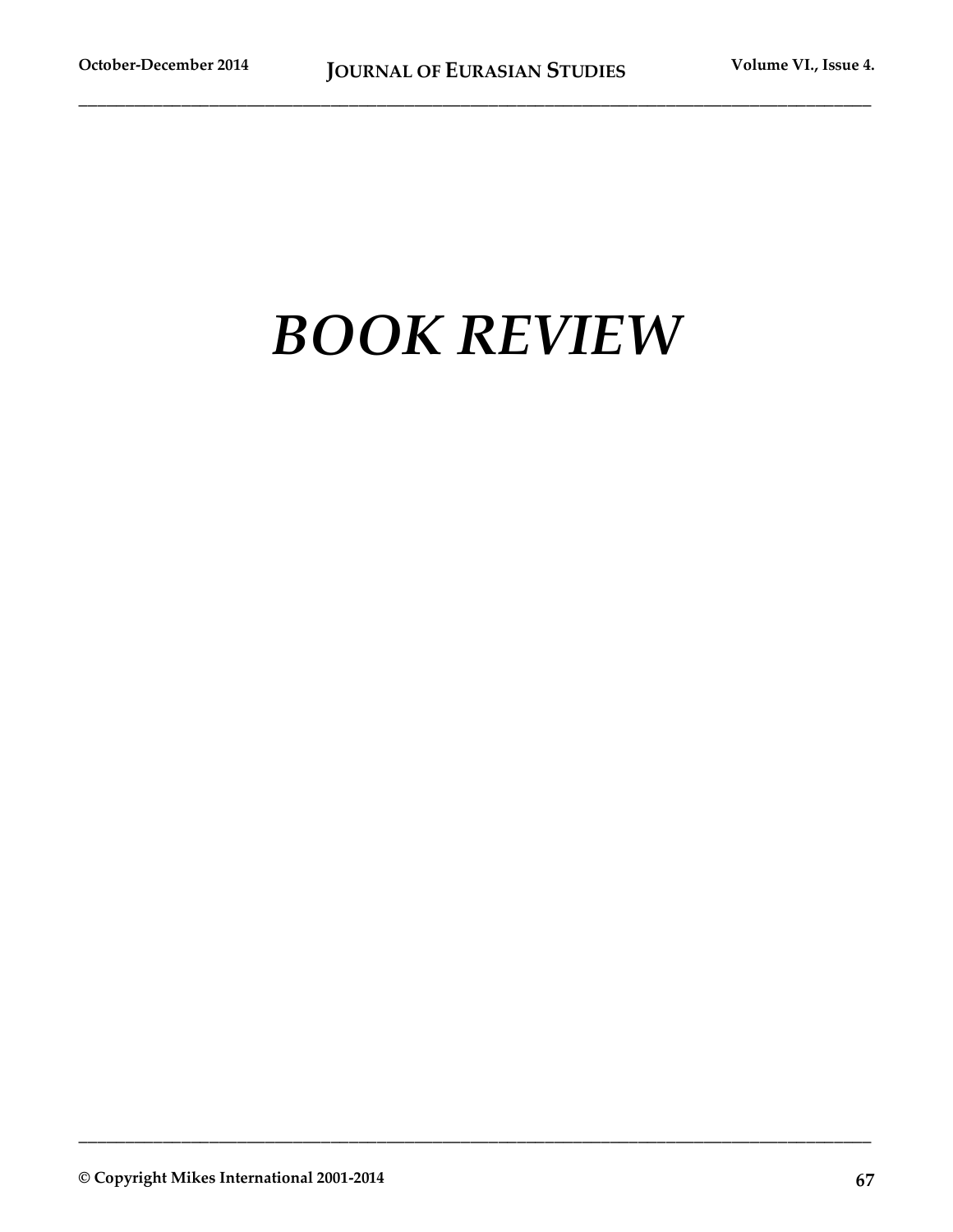## **TÓTH, Miklós**

## **Moral Apocalypse**

ORWELL TODAY



**Author:** Udo Ulfkotte

**Title:** Gekaufte Journalisten — Wie Politiker, Geheimdienste und Hochfinanz Deutschlands Massamedien lenken *(Bought Journalists; In which Way German Massmedia Are Steered by Politicians, Secret Services and High Finance)*

**Publisher:** Kopp Verlag

**Year of publishing**: 2014

**Language**: German

**Number of pages**:336

**ISBN:** 978-3-86445-143-0

In Germany a book has been published this year, which can influence the journalistic ethic everywhere in the world. It is a bestseller without any publicity in German media. Written by a former leading journalist of the Frankfurter Allgemeine Zeitung, the number 1 of German newspapers, the author gives a picture of the forces, persons and organizations active behind the coulisses of the main stream press-media in order to influence public opinion. According to our knowledge the book has not been published in English yet.

The author writes out of his own experiences of many years. He admits, that he was active in the same manner as the common practice sharply criticized by him in his book. On a certain moment he changed his way of handling and decided to publish what he knew. What was his 'big news'? It was – and is – the very 'down to earth' experience, that newspapers, radio and TV are not the independent,

**\_\_\_\_\_\_\_\_\_\_\_\_\_\_\_\_\_\_\_\_\_\_\_\_\_\_\_\_\_\_\_\_\_\_\_\_\_\_\_\_\_\_\_\_\_\_\_\_\_\_\_\_\_\_\_\_\_\_\_\_\_\_\_\_\_\_\_\_\_\_\_\_\_\_\_\_\_\_\_\_\_\_\_\_\_**